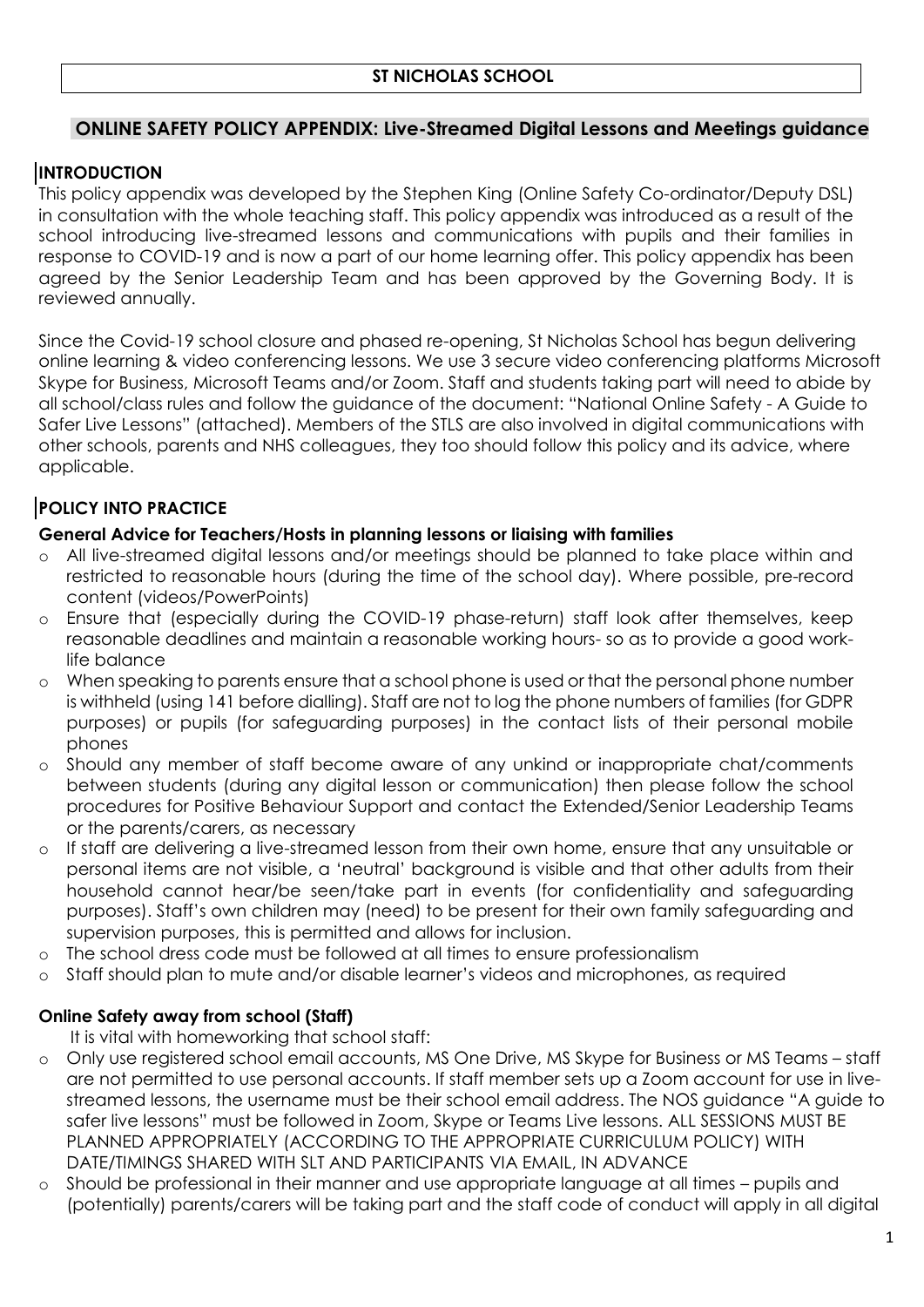interactions

- o Please report any incidents that take place using the correct incident form Behaviour, CP, Anti-Bullying, Racial or Online Safety
- o Remember the guidance of our Acceptable Use policies
- o Record all live-streamed sessions, uploaded them onto OneDrive, report any concerns and delete recorded files after 30 days - see Data Security and Online Safety Rules (below)
- o Plan to include at least one other staff member to be present during the live video session so there can be support and an independent staff witness to the events, at the time. This complies with our lone working policy. Prior SLT approval and a written rationale must be provided for any occasion where a teacher/host wishes to deliver a single staff lesson
- o Live-streamed lessons that are 1-1 (1 staff member and 1 child) should be avoided where possible due to the safeguarding implications. In some exceptional circumstances a 1-1 session may be appropriate (e.g. in a therapeutic setting) – increased safeguards would be recording the session, sharing the recording with the parent/allowing them to record at their end, sharing the recording with additional staff members, permission for a 1-1 session from the parent in advance, potential additional staff/family members being present in or part of the call, to mitigate the risks.
- o Have appropriate methods of responding to pupil or parent questions and can offer support
- Should consider whether the lesson needs pupils' cameras to be on would a sound-only session suffice?
- o Ensure that any YouTube, files or video/audio clips are age appropriate and monitored closely to the end (to be certain that they do not contain any harmful content – this must be reported to the UK Safer Internet Centre – [www.saferinternet.org.uk](http://www.saferinternet.org.uk/)
- Ensure that staff have appropriate privacy on their devices and follow GDPR and school privacy notice guidance.
- o Share any concerns of a Safeguarding nature should be raised with a DSL immediately.
- o Share any potential conflicts of interest which may arise between staff and families with the SLT, prior to a live streamed lesson.

# **Data Security and Online Safety Rules for staff, students and families.**

Online lessons will be delivered in closed user groups, and therefore are not available to those who have not been approved by the school – all participants will be invited using secure and official school email addresses.

Staff, students, parents and carers wish to engage in digitally-streamed lessons must agree to the following rules:

- All computer/mobile devices used to conduct the session must be kept up-to-date with their necessary anti-virus and threat protection definitions.
- The latest software version of the video conference platform/mobile App must be used.
- The teacher (host) will set the privacy controls so that screen sharing is limited to them only.
- File transfers will be turned off to reduce any risk of hacking or installing a virus/malware.
- The video conference meeting will be created/planned using a strong password which incorporates letters, numbers and symbols.
- The meeting will be set up with a waiting room (if appropriate), so that each authorised participant has to be admitted by the teacher hoSt
- The video session must be locked after 3 minutes (if appropriate) so that additional participants cannot (request to) join or be admitted once the lesson is in progress.
- It is desirable for parent/carer be present in the room when pupils are engaging in an online lesson.
- All participants (teachers/pupils/parents or carers) must be respectful to each other and observe the school rules to ensure a 'safe' learning environment.
- Acceptable use, Online Safety and Positive Behaviour policies must be followed at all times.

#### *St Nicholas School does NOT give permission for pupils or parents/carers to take or publish video, photographic or screen shot images from the events of an online learning session (thus complying with the Data Protection Act 2018 and EU GDPR 2016).*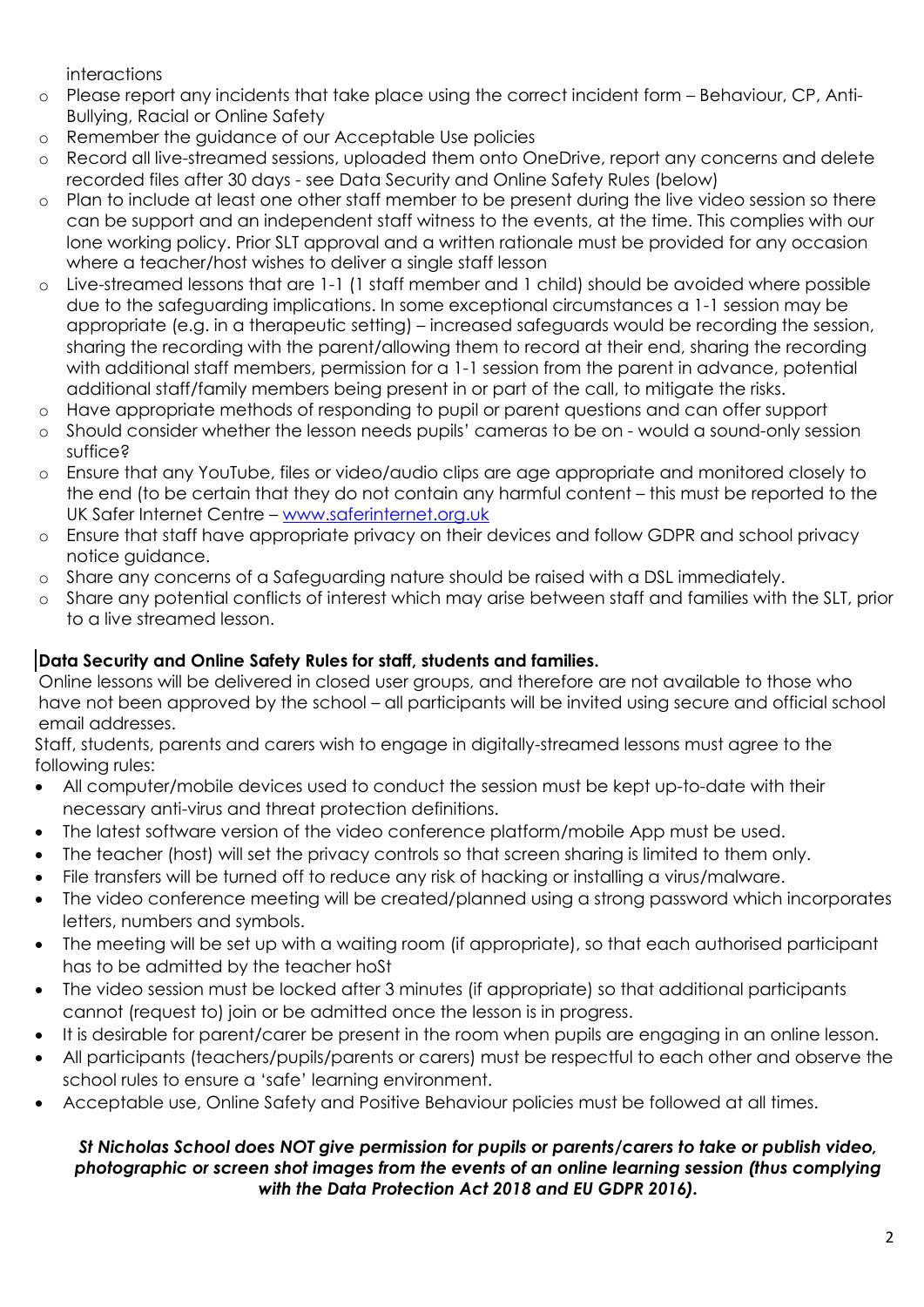*All sessions will be recorded by the teacher (host) for safeguarding purposes. All recordings will be immediately uploaded to school's secure online cloud store. By having a true record of the events (accessible by the Senior Leadership Team), any potential complaints or incidents that may arise from an online lesson can be fully investigated. NB: All video lesson recordings will be deleted after period of 30 days or at the conclusion of an investigation (as appropriate).*

# **Live-streamed Lessons – Privacy Notice**

## **Before any Staff or Students engage in the (further) use of Live-streamed lessons or meetings please see to our Privacy Notice:**

## **About Live-streamed lessons and the systems we use?**

- What we use online lessons for?
	- St Nicholas School uses secure online video conferencing platforms to communicate with parents and/or pupil groups, hold 'live' lessons via digital lessons, to record the achievement of learning and progress milestones and to share information, using the Earwig system. The information from progress milestones may also be shared with parents/carers by granting them viewing access to the records – consent will need to be given for this as there is the potential for group images to be included which could be seen by other families.
- How we use it in practice?

Historically pupils have always been taught by staff to show learning and progress in school or community-based settings. This can now be applied to learning at home. Photographic evidence of this has historically been put into their workbooks. Currently, pupils are photographed and videoed engaging in lessons and this is then uploaded onto the secure Earwig system allowing parents/carers to potentially have access to images of their child and, potentially, their child's peers (if in a shared image).

 Do the live-streamed lesson companies need to gain permission from parents to photograph or video pupils?

No, the companies are not holding a recorded copy of the images so they are not holding a permanent version of the images or events. St Nicholas School will record the session which will automatically be uploaded to the schools' online cloud storage system for safeguarding purposes and to have a record of the learning that has taken place to evidence progress. Still or video images would be then, potentially, shared across to our online and secure data system Earwig. After 30 days all recordings will be deleted permanently.

- Are the online accounts secure?
- The MS Teams and MS Skype for Business systems are fully encrypted. The Zoom system now is secure and encrypted with each session having a separate meeting ID and password, authorised participants only can be allowed access by the host (from a waiting room) and the meeting is locked so no late access can be given. Each school earwig account is a separate secure environment. Data is encrypted and each parent login must be approved by the school. Even then, each parent/carer can only see images which relate directly to their child.
- Does Earwig need to gain permission from parents to photograph or video pupils? As with any image based education tool, Child Protection is built in. The system is a Closed User Group – not available to those who have not been approved by the school and invited parents/carers. We have created an Earwig consent form that all parents/carers should complete. When the form has been completed if a parent/carer objects to their child participating externally in the Earwig process that child is flagged so that all records made for that child are automatically marked as 'Internal' and therefore not available to share with parents/carers. All